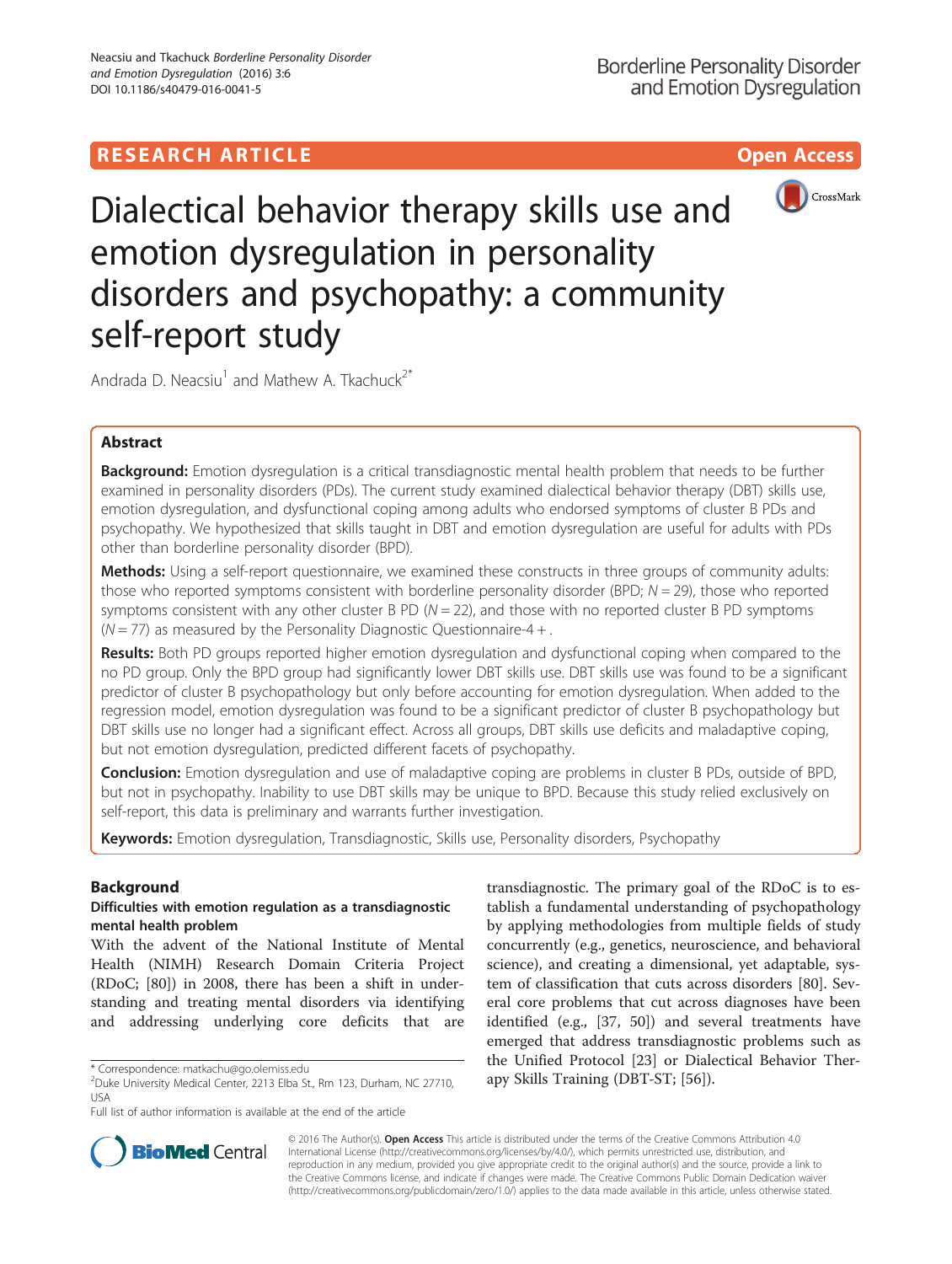Despite not being included in the RDoC framework, emotion dysregulation is one of the most widely supported transdiagnostic mechanisms of disorders. One influential contemporary model defines emotion dysregulation as a multidimensional set of difficulties with: (1) emotional awareness, (2) clarity, (3) acceptance, (4) impulsivity, (5) achieving goals, and (6) use of emotion regulation strategies when upset [[31](#page-10-0)]. Such difficulties with regulating emotions occur across psychopathology (e.g., [\[1,](#page-9-0) [50](#page-10-0)]), mediate [\[27](#page-10-0), [83](#page-11-0)] and moderate [\[2](#page-9-0), [16\]](#page-10-0) development and course of mental illness. In addition, problematic behaviors such as suicidality [[18\]](#page-10-0), self-injury [[30](#page-10-0)], substance use [[84](#page-11-0)], binging/ purging [\[50](#page-10-0)], and impulsive action [[85\]](#page-11-0) serve emotion regulation functions. Therefore, emotion dysregulation is a critical transdiagnostic mental health problem.

### Personality disorders include problems with managing emotions

Most of the theoretical and empirical work on transdiagnostic mechanisms of disorder and treatment has covered affective disorders (mood, anxiety) and borderline personality disorder (BPD). Nevertheless, other personality disorders (PDs) are likely to have underlying transdiagnostic processes. A PD is a pervasive pattern of behaviors, that cause a significant amount of psychological distress and impairment in functioning across a variety of contexts, and that is stable over the life course [[4\]](#page-9-0). The National Epidemiological Survey on Alcohol and Related Conditions [\[86\]](#page-11-0) found prevalence rates of PDs, ranging from 9.1-15.0 % using the Diagnostic and Statistical Manual of Mental Disorders,  $4^{th}$ Edition Text Revision (DSM-IV-TR) criteria [\[3\]](#page-9-0). The definition of PDs slightly changed in the recently released DSM-5 [\[4](#page-9-0)]; nevertheless, these changes are not likely to affect the prevalence of PDs.

PDs are complex and severe disorders. Researchers have documented cognitive deficiencies [[40\]](#page-10-0), physical impairments and disability [[68\]](#page-11-0), frequent comorbidity [[36,](#page-10-0) [78](#page-11-0)], and frequent help seeking behaviors [\[43\]](#page-10-0) in adults with PDs. Therefore, adults who meet criteria for these disorders are typically very difficult to treat and utilize a significant amount of resources [[69](#page-11-0)]. Therefore, PDs are a major public health problem that cause significant burden on the United States economy.

Several studies point towards difficulties with managing emotions as one core characteristic of PDs. Trull et al. [[86\]](#page-11-0) found that adults meeting criteria for PDs had more emotional problems that interfered with their overall health, had higher amounts of perceived stress, and reported having significantly less social support. Hartford et al. [\[36](#page-10-0)] also found significant correlations between meeting criteria for a PD and several affective disorders such as social phobia, major depression, or generalized anxiety disorder. Furthermore, high rates of suicidal behaviors in adults who meet criteria for PDs [[86\]](#page-11-0) also suggest possible problems managing emotions [[49\]](#page-10-0). Therefore, examining emotion dysregulation across personality disorders is warranted.

### Investigating emotion dysregulation in narcissistic, histrionic, and antisocial PDs

Of all PDs, there has been extensive research connecting BPD to emotion dysregulation. Theoretical and empirically established difficulties with emotional reactivity, sensitivity, and slow return to baseline have led researchers to name BPD an emotion dysregulation disorder [[29](#page-10-0), [52\]](#page-10-0). Adults diagnosed with BPD report high levels of negative emotion, increased sensitivity to emotional stimuli [\[72](#page-11-0)], decreased emotional awareness [[51\]](#page-10-0), more disproportionate use of emotion suppression [[8\]](#page-9-0), and difficulty not engaging in impulsive action when emotionally aroused [\[45](#page-10-0)] relative to healthy controls. Use of maladaptive behaviors commonly seen in those diagnosed with BPD, including suicide attempts, suicide threats, self-inflicted injuries, impulsive behaviors, dissociation, are shown to serve an emotion regulation function [\[11](#page-10-0)]. Therefore, emotion dysregulation is a core component of BPD.

Because of descriptive similarities, BPD, antisocial PD (ASPD), narcissistic PD (NPD), and histrionic PD (HPD) were grouped together in the DSM-IV-TR under the label of "Cluster B Personality Disorders". This group of disorders was characterized more broadly as including emotional instability, impulsivity, and frequent engagement in maladaptive behaviors [[3\]](#page-9-0). An epidemiological study conducted in 2010 found that, among over 40,000 US adults, 5.5 % met criteria for at least one of the cluster B PDs: 3.8 % for ASPD, 2.7 % for BPD, 1 % for NPD, and 0.3 % for HPD [\[86](#page-11-0)].

A review of the literature suggests that adults diagnosed with any of the cluster B PDs may have difficulties with emotion management. First, BPD has been recognized as a disorder of emotion dysregulation (e.g., [\[52](#page-10-0)]) and the high comorbidity between BPD and HPD, NPD, and ASPD (e.g., see [[5,](#page-9-0) [13](#page-10-0)]) may indicate that pervasive emotion dysregulation is also present in these other PDs. Second, a diagnosis of NPD has been associated with emotional distress, anxiety, depression, and problematic behaviors that frequently serve emotion regulation functions (e.g., suicidal behavior, interpersonal conflict, increased substance use; [\[10](#page-9-0), [55\]](#page-10-0); [\[74](#page-11-0), [75, 90\]](#page-11-0)). Third, research investigating characteristics of ASPD have also found significant associations with emotion regulation deficits as evidenced by aggressive, violent and criminal behaviors, substance abuse, depression, and self-harming behaviors [\[22](#page-10-0), [36](#page-10-0), [39,](#page-10-0) [73\]](#page-11-0). Finally, in regards to HPD, while there is a paucity of research investigating the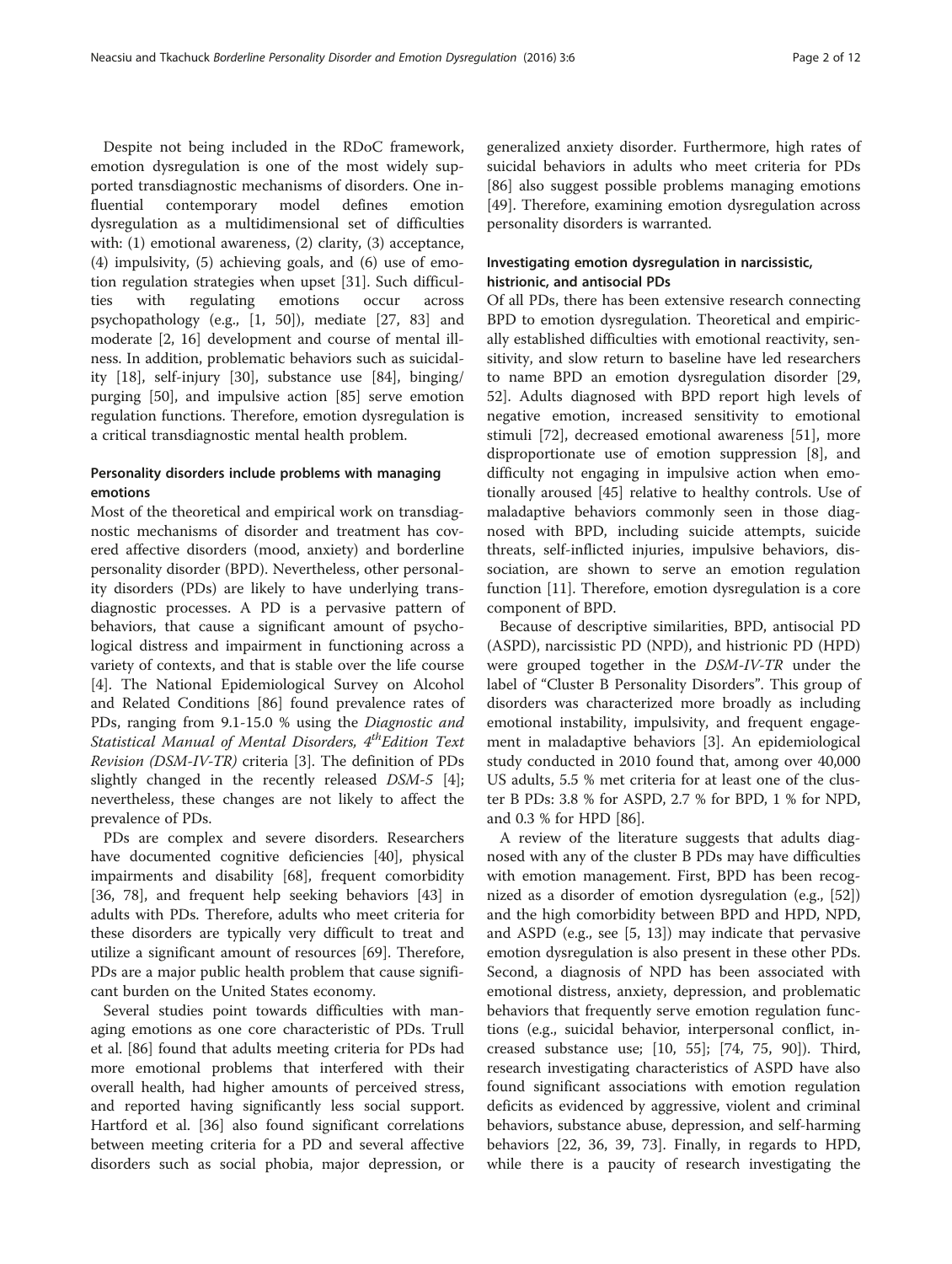etiology of HPD clinical problems, both historical conceptualizations (see [[66](#page-11-0)]) and more recent studies [\[5](#page-9-0), [79](#page-11-0)] illustrate the presence of emotion regulation-related problems with adults diagnosed with HPD, such as emotional instability, catastrophizing (i.e., fear-related cognitions that often lead to distress and maladaptive behaviors), attention seeking behavior (i.e., driven by feeling distressed when not the center of attention), and difficulties in self-regulating. Taken together these findings suggest that adults diagnosed with HPD, NPD or ASPD may have emotion dysregulation.

#### Investigating emotion dysregulation in psychopathy

While not considered a formal diagnosis in the DSM, psychopathy is a complex PD associated with interpersonal and affective deficits as well as socially deviant and destructive behaviors [\[33](#page-10-0)]. One model of psychopathy with empirical support highlights four types of problems commonly encountered in psychopathy: (1) interpersonal (e.g., manipulative, grandiose sense of self-worth), (2) affective (e.g., lack of guilt, empathy, and remorse), (3) erratic lifestyle (e.g., impulsive, irresponsibility), and (4) antisocial acts (e.g., past and current criminal behaviors; [[35\]](#page-10-0)). The destructive behavior (e.g., criminal and violent offences) associated with psychopathy leads to high societal and economical cost, especially when considering the high recidivism rates [\[47](#page-10-0), [70\]](#page-11-0). Although psychopathy is an entity of its own, the term is often used interchangeably with the ASPD diagnosis due to shared characteristics such as the extensive "disregard for, and violation of, the rights of others" ([\[3](#page-9-0)], p. 701).

Psychopathy is also a candidate PD that may be related to emotion dysregulation. Several studies indicate that there are significant associations between the cluster B PDs and psychopathy ([\[13](#page-10-0), [41](#page-10-0)]; [[71](#page-11-0)]). More specifically, Casey et al. [\[15](#page-10-0)] found that psychopathic individuals higher on the callous/unemotional facets displayed deficits in experiencing negative emotions. This is important given that emotional awareness and clarity, and the willingness to experience emotions (acceptance) are key components of the emotion regulation model [[31\]](#page-10-0). In addition, higher levels of psychopathic traits have been associated with the use of maladaptive emotion regulation strategies and, for those who reported more grandiose and manipulative behaviors, increased emotional problems [\[38\]](#page-10-0). Furthermore, behaviors that may indicate emotion dysregulation (i.e., interpersonal violence, substance use, suicidal behavior) are also common in adults who score high on psychopathy [[21, 48](#page-10-0), [61\]](#page-11-0). However, despite evidence supporting a potential relationship between psychopathy and emotion dysregulation, historically, psychopathy has been understood as a PD that is deficient in emotion altogether [[17](#page-10-0), [34\]](#page-10-0). Therefore, more research investigating the potential relationship between emotion dysregulation and characteristics of psychopathy is needed.

### Lack of behavioral skills to manage emotions May be responsible for emotion dysregulation

Based on the conceptualization of BPD as a disorder of emotion dysregulation, Linehan [[52](#page-10-0)] also hypothesized that such difficulties emerge because of lacking psychological skills to manage emotions effectively across contexts. Empirical examinations of this hypothesis support that use of the skills taught in Dialectical Behavior Therapy (DBT; [\[52](#page-10-0)]), an evidence-based treatment for BPD, may be a mechanism of change for emotion dysregulation in BPD [\[59](#page-11-0)] and in emotionally dysregulated adults diagnosed with depression or anxiety [\[56](#page-10-0)]. The four skills taught in DBT include emotion regulation, interpersonal effectiveness, distress tolerance, and mindfulness [\[52](#page-10-0)].

Similar to the lack of research linking emotion regulation deficits with cluster B PDs and psychopathy, few studies examined DBT skills use in NPD, HPD, ASPD, or in psychopathy. Emerging theoretical articles describe how DBT skills can be applicable to PDs, especially to ASPD [\[81](#page-11-0)], or to psychopathic offenders [\[28](#page-10-0)]. These conceptualizations are promising for furthering transdiagnostic research on using DBT skills to address some of the core problems that are prevalent across disorders, such as those mentioned previously, but have offered no empirical evidence thus far about DBT skills deficits in these clinical populations. Therefore, more research is needed to examine the relationship between these disorders, emotion dysregulation, and deficits in DBT skills.

### Current study

The current study aims to further examine DBT skills deficits and emotion regulation difficulties among the cluster B PDs and facets of psychopathy. Community adults completed an online questionnaire including measures of emotion dysregulation, DBT skills use, psychopathy, and cluster B PDs. We separated our sample into three groups: a) those who self-reported symptoms consistent with a BPD diagnosis (BPD group; i.e., either a sole diagnosis of BPD or BPD comorbid with any other of the cluster B PDs), b) those who self-reported symptoms consistent with a ASPD, NPD, or HPD diagnosis (otherPD group; i.e., including comorbidity between these PDs but excluding comorbidity with BPD), and c) those who did not report enough symptoms consistent with any cluster B PD (noPD group). We hypothesized that the otherPD and the BPD groups would report significantly higher emotion dysregulation and lower use of DBT skills than the noPD group. We did not expect any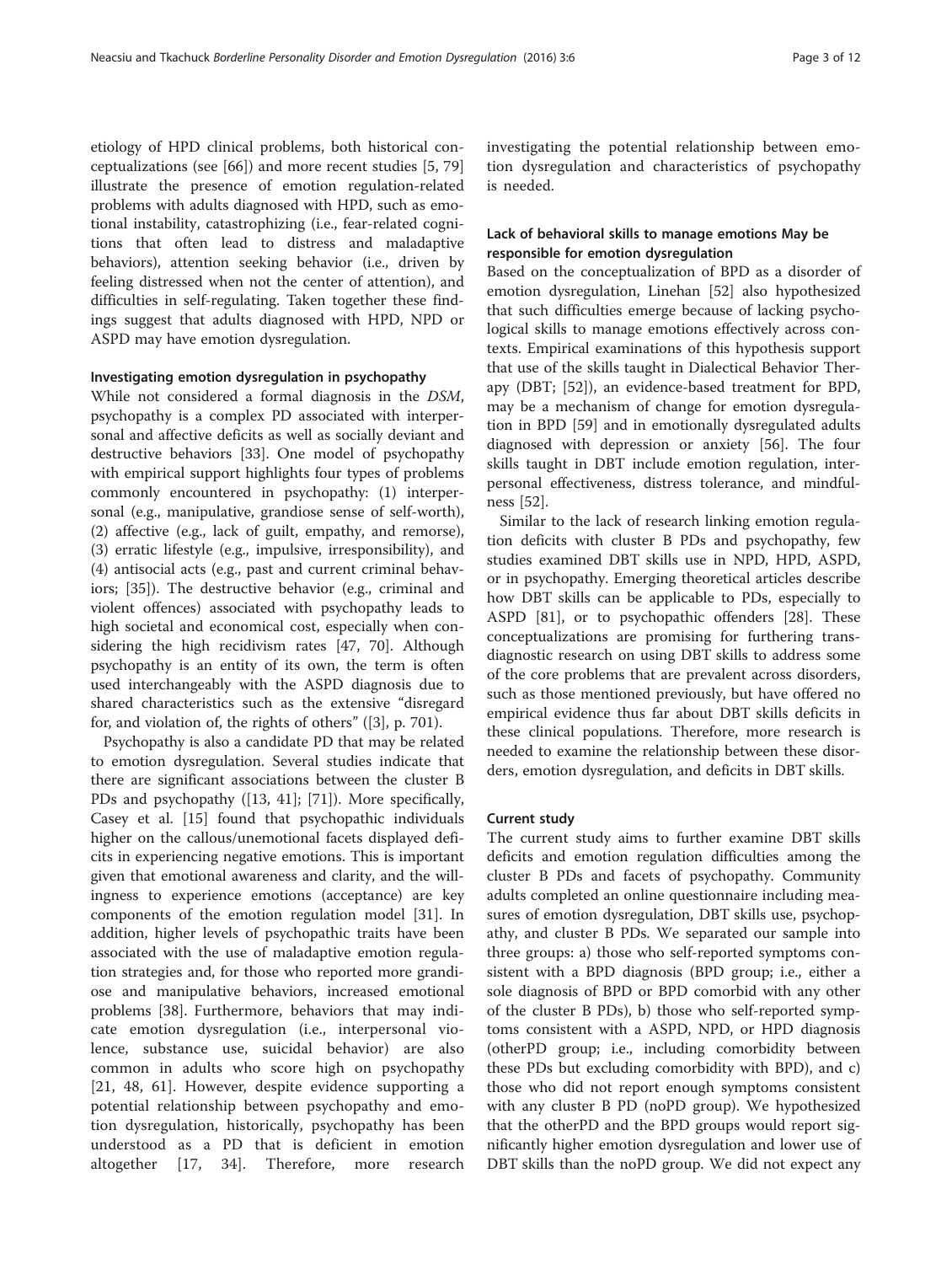significant differences between the otherPD and the BPD groups on these measures.

In addition, the current study aimed to investigate the relationship between emotion dysregulation, DBT skills use, and subscales of psychopathy. While, conventionally, measures of psychopathy are analyzed as predictors of outcomes, consistent with theories of personality that emphasize the importance of context [\[6](#page-9-0), [54\]](#page-10-0), we assumed that psychopathy dimensions are not immutable and may reflect behavioral patterns commonly seen in cluster B personality disorders (e.g., difficulties with emotion regulation may play a role in endorsement of criminal behaviors). Therefore, we were interested in examining whether difficulties with emotion regulation and lack of DBT-related skillful behavior explain variance in callousness, interpersonal manipulation, criminal tendencies, and erratic life styles.

We hypothesized that, a) emotion dysregulation would be a significant predictor of increased cluster B psychopathology, b) DBT skills use would be a significant predictor of reduced emotion dysregulation, and c) while DBT skills use would be a significant predictor of reduced cluster B psychopathology, that relationship would be significantly accounted for by its reduction in emotion dysregulation. In addition, we expected that DBT skills use and emotion dysregulation will be significant predictors of all the facets of psychopathy.

### **Methods**

#### **Participants**

Participants were residents of the United States, who reported being older than 18 years of age. All participant data was de-identified.

### Procedure

Participants were recruited via flyers posted in a large Northwestern city, on online bulletin boards and Listervs of departments within the University of Washington. We also advertised in local newspapers and on Craigslist. The recruitment materials advertised the study including the possibility to participate in a raffle for a \$50 gift card. Interested participants were provided with a link to an online questionnaire that included all the study measures and an information statement detailing the informed consent process. All procedures were approved by the University of Washington Institutional Review Board. Data was collected between 08/2011 and 09/2012.

### Measures

### Personality Diagnostic Questionnaire-4 (PDQ-4+)

The PDQ-4+ [\[42](#page-10-0)] is a self-report measure that is widely used to assess the DSM-IV criteria for PDs. It consists of 99 True-False items including a scale for each PD and two validity scales: the Too Good (TG) scale, designed to identify under-reporting, and the Suspect Questionnaire (SQ) scale, designed to identify lying or responding randomly. In the present study, only the cluster B PD scales and the two validity scales were administered. The validity scales were employed as recommended in the PDQ manual [\[42](#page-10-0)].

Test-retest reliability for the PDQ-4+ cluster B PD scales, using Pearson  $r$  correlations, ranged from .47 to .87 over a nine-day period assessed across three time points [\[60](#page-11-0)]. Some evidence of convergent validity was found with the Structured Clinical Interview for DSM-IV Axis II Personality Disorders [[25\]](#page-10-0) with correlations ranging from .29 to .42 in relation to the cluster B PDs [\[26](#page-10-0)]. Although current recommendations argue for inclusion of clinical interviews in order to diagnose PDs [[26\]](#page-10-0), we decided to include the PDQ-4+ because the measure is widely used, it includes validity scales that provide information about the integrity of the self-report data, and there is no other selfreport measure with stronger psychometric properties for cluster B PDs.

### Self-Report Psychopathy Scale-Short Form (SRP-SF)

The SRP-SF [[64](#page-11-0)] is a self-report analogue of the Psychopathy Checklist-Revised (PCL-R; [[34\]](#page-10-0)), where participants are asked to rate 29 items on a 5-point Likert-type scale. The measure includes four subscales: callous affect (CA), interpersonal manipulation (IPM), erratic lifestyle (ELS), and criminal tendencies (CT). The SRP has evidence for good construct validity as indicated by significant correlations with relevant self-report personality [[88\]](#page-11-0) and psychopathy measures [[64\]](#page-11-0). In addition, Carre et al. [\[14](#page-10-0)] reported acceptable internal consistencies for all four facets  $(\alpha s > .74)$ . In the current study, internal consistencies for all four facets were in the acceptable range or above except for the CT subscale (i.e.,  $\alpha_{CT}$  $= .66$ ,  $\alpha_{CA} = .77$ ,  $\alpha_{IPM} = .78$ ,  $\alpha_{ELS} = .82$ ).

### Difficulties in Emotion Regulation Scale (DERS)

The DERS [[31](#page-10-0)] contains six dimensions of emotion dysregulation, including: (a) lack of awareness (awareness) and (b) clarity of emotional responses (clarity), (c) nonacceptance of emotional responses (*nonacceptance*), (d) limited access to emotion regulation strategies perceived as effective (strategies), (e) difficulties controlling impulses (*impulse*) and (f) engaging in goal-directed behaviors when experiencing negative emotions (goaldirected). The DERS total score has high internal consistency ( $\alpha$  = .93) and all of the DERS subscales have adequate internal consistency ( $\alpha$ s > .80; [[31\]](#page-10-0)). The DERS also has evidence for good test-retest reliability over periods of 4-8 weeks ( $\rho = .88$ ,  $p < .01$ ) and for adequate construct and predictive validity [[31\]](#page-10-0). In this study we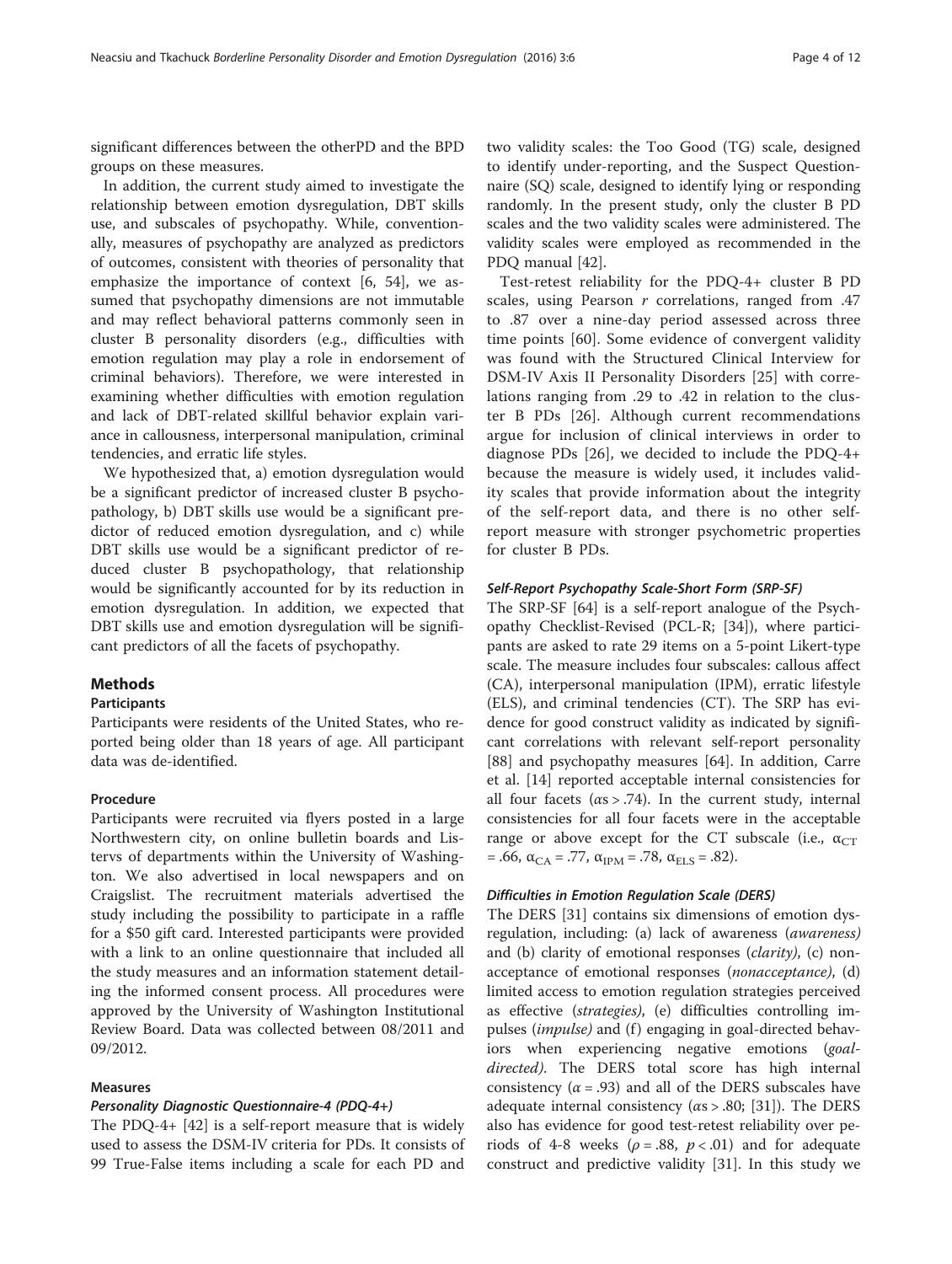found acceptable internal consistencies for each subscale: .82 for lack of awareness, .87 for lack of clarity, .83 for non-acceptance, .85 for limited strategies, .90 for difficulties controlling impulses, .80 for difficulties goals, and .96 for the total DERS score.

### Dialectical Behavior Therapy-Revised Ways of Coping Checklist (DBT-WCCL)

The DBT-WCCL [[58](#page-11-0)], is a 59-item self-report of the frequency of adaptive and maladaptive skills used to manage difficult situations over the past month with two subscales measuring DBT skills use and dysfunctional coping. Items assess DBT skills use independent of the DBT language and therefore, the measure is applicable to those who have no prior exposure to treatment. Examples of items include, "Just took things one step at a time", "Focused on the good things in my life", and "Came up with a couple of different solutions to my problems". In several BPD samples, the DBT skills use subscale (DSS) had excellent internal consistency (Cronbach's  $\alpha s = .92 - .96$ ;  $n = 316$ ). Test-retest reliability at 4 months for 119 men and women diagnosed with BPD treated without access to DBT skills training was excellent,  $(r = .71, p < .001)$ .

Outside of BPD samples, the DBT-WCCL also had excellent internal consistency (Cronbach's  $\alpha s = .94; n = 228$ ) in a heterogeneous psychiatric sample consisting of participants endorsing an array of mood, anxiety, and personality disorders [\[82](#page-11-0)]. Stein et al. [\[82\]](#page-11-0) also reported the DBT-WCCL DSS scale having good convergent validity with the Cognitive Behavior Therapy Skills Question-naire ([[44](#page-10-0)];  $r = .62$ ,  $p < .01$ ) and discriminant validity with the Multidimensional Outcome Expectations for Exer-cise Scale ([[89](#page-11-0)];  $r = .18$ ,  $p = .01$ ). These findings suggest strong psychometric properties and validity of the DBT-WCCL across diagnostic samples. In the current study internal consistency for both subscales was high (i.e.,  $\alpha s > .90$ ).

### Results

A total of 211 participants residing in the United States took part in this study. Using the information collected on the PDQ-4+ we first assessed the validity of our sample's responses, in accordance with the PDQ+ scoring instructions, and excluded 83 participants for underreporting, lying, or answering randomly. Of the included 128 respondents ( $M_{\text{age}}$  = 31.18,  $SD_{\text{age}}$  = 12.04), the majority were Caucasian (74.2 %), women (75.0 %) who had graduated from college (57.0 %), were single, separated, or divorced (78.9 %) and, in the last year, either earned more than \$30,000 (33.6 %) or less than \$5,000 (21.9 %). Using the PDQ-4+ subscales, we identified 29 participants who reported symptoms consistent with BPD (i.e., > 4 BPD symptoms; the BPD group); 22 that reported symptoms consistent with either NPD (i.e.,  $> 4$  NPD symptoms), ASPD (i.e.,  $> 3$  symptoms of conduct disorder and  $> 3$ ASPD symptoms since age 15), or HPD (i.e.,  $> 4$  HPD symptoms; the otherPD group); and 77 who did not report symptoms consistent with any of the cluster B PDs (noPD group). See Table 1 for demographic descriptors by group.

All variables included in the analyses were normally distributed according to the Shapiro-Wilk normality analyses  $(W > .90)$  except for age  $(W = .85; p < .001;$ skewness =1.45, S.E. = .22; kurtosis = 1.94, S.E. = .43) and the CT subscale of the SRP ( $W = .76$ ;  $p < .001$ ; skewness = 1.59, S.E. = .22; kurtosis = 2.03, S.E. = .43). Age, was transformed using a square root function to achieve normality. For the CT subscale of the SRP common transformations did not lead to a normal distribution. Therefore, we transformed the CT score into a binary variable: no criminal tendencies vs. any criminal tendencies. No significant difference emerged between groups on any of the demographic variables and therefore, they were not included as covariates in any subsequent analyses (ps > .05). See Table [2](#page-5-0) for correlations and means of the primary variables.

A multivariate analysis of variance was conducted using emotion dysregulation, DBT skills use, and dysfunctional coping as outcomes, and group (noPD, BPD, otherPD) as the independent variable. A Bonferroni correction for multiple comparisons  $(p = .05/3 = .016)$  was employed. Box's test  $(M = 9.89; F[12, 17197.79] = .78, p = .67)$  indicated that the covariance matrices of the dependent variables were not significantly different across levels of the

**Table 1** Demographics by group

|                                | No PD         | <b>BPD</b>    | OtherPD      |
|--------------------------------|---------------|---------------|--------------|
|                                | $(n = 77)$    | $(n = 29)$    | $(n = 22)$   |
| Mean Age (SD)                  | 31.91 (12.82) | 28.07 (11.23) | 32.73 (9.73) |
| Female                         | 74.0 %        | 79.3 %        | 72.7 %       |
| Caucasian                      | 77.9 %        | 69.0 %        | 68.2 %       |
| African American               | 2.6 %         | 3.4 %         | 4.5 %        |
| Asian/Asian American           | 6.5 %         | 20.6 %        | 22.6 %       |
| Other ethnic background        | 11.7 %        | 6.9%          | 4.5 %        |
| Hispanic or Latino             | 5.2 %         | 3.4 %         | 0.0%         |
| High school graduate/GED       | 2.6 %         | 13.7 %        | 9.0 %        |
| Some college                   | 22.1 %        | 51.7 %        | 40.9 %       |
| College graduate               | 71.4 %        | 31.0 %        | 40.9 %       |
| Single, separated, or divorced | 75.3 %        | 89.6 %        | 77.3 %       |
| Earn $<$ \$5,000/year          | 23.4 %        | 20.7 %        | 18.2 %       |
| Earn $\geq$ \$30,000/year      | 46.7 %        | 10.3 %        | 18.1 %       |

Note. No PD = those who did not meet criteria for any cluster B PD; BPD = those who reported high levels of BPD traits, either high levels of BPD traits exclusively or BPD traits comorbid with high levels of any other of the cluster B PD traits; Other PD = those who reported high levels of ASPD, NPD, or HPD traits including comorbidity between these PDs but excluding comorbidity with BPD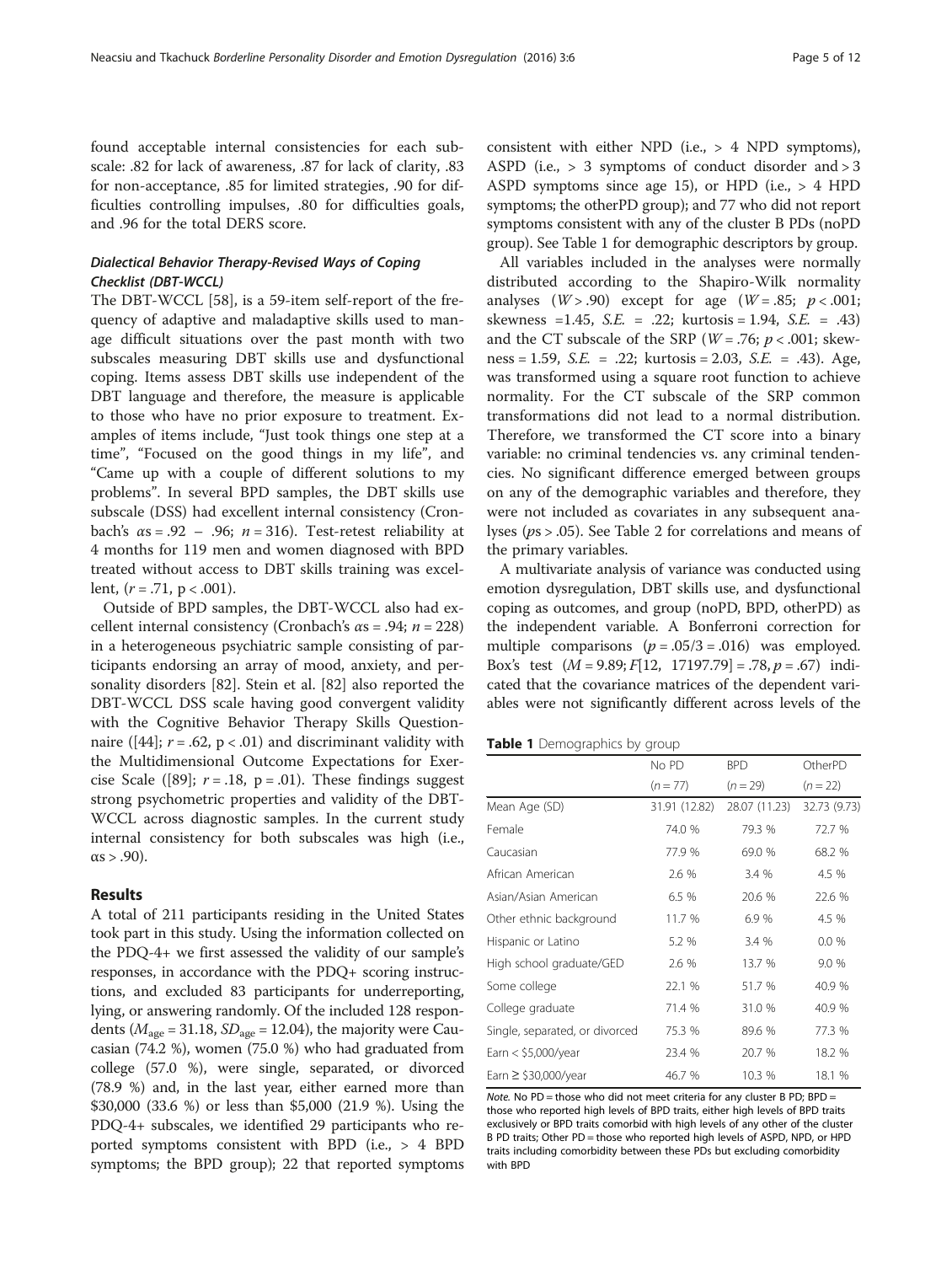|                             |       |           | <b>Bivariate Correlations</b> |                          |                          |                          |                          |          |  |
|-----------------------------|-------|-----------|-------------------------------|--------------------------|--------------------------|--------------------------|--------------------------|----------|--|
|                             | М     | <b>SD</b> |                               |                          | 3                        | $\overline{4}$           | 5                        | 6        |  |
| DERS total                  | 83.76 | 25.80     | -                             |                          |                          |                          |                          |          |  |
| <b>DBT Skills Use</b>       | 1.92  | .40       | $-36***$                      | $\overline{\phantom{0}}$ |                          |                          |                          |          |  |
| <b>Dysfunctional Coping</b> | 1.61  | .55       | $.69***$                      | .03                      | $\overline{\phantom{a}}$ |                          |                          |          |  |
| <b>SRP Subscales:</b>       |       |           |                               |                          |                          |                          |                          |          |  |
| Interpersonal manipulation  | 1.96  | .69       | $.26*$                        | $-27*$                   | $.26*$                   | $\overline{\phantom{0}}$ |                          |          |  |
| Callous affect              | 1.91  | .68       | $.35*$                        | $-24*$                   | $.43*$                   | $.63***$                 | $\overline{\phantom{a}}$ |          |  |
| Erratic lifestyle           | 2.18  | .72       | $.39***$                      | $-14$                    | $.44***$                 | $.52***$                 | $.70***$                 | -        |  |
| Criminal tendencies         | 1.29  | .39       | $.27*$                        | $-13$                    | $.29*$                   | $.51***$                 | $.57***$                 | $.56***$ |  |

<span id="page-5-0"></span>Table 2 Correlation analyses for primary outcomes and facets of psychopathy

Note. DERS Difficulties in Emotion Regulation Scale; SRP Self-Report Psychopathy; DBT Dialectical Behavior Therapy; \* p < .01. \*\* p < .001

independent variable; therefore, no additional correction was needed. Multivariate analyses indicated a statistically significant main effect of group,  $F(6, 242) = 16.33$ ,  $p < .001$ ; Wilk's  $\lambda = 0.51$ , partial  $\varepsilon^2 = .29$ . Between subjects analyses indicated a significant main effect for emotion dysregulation  $(F[2, 123] = 54.94, p < .001;$  partial  $\varepsilon^2 = .47$ ), dysfunctional coping  $(F[2, 123] = 25.63, p < .001;$  partial  $\varepsilon^2 = .29$ ), and for DBT skills use  $(F[2,123] = 6.04, p = .003;$  partial  $\varepsilon^2$  $= .09$ ).

Post-hoc analyses comparing the otherPD, BPD, and noPD groups found significant differences on all variables of interest. The BPD group reported significantly higher difficulties with emotion regulation than the otherPD group who, in turn, reported significantly higher emotion dysregulation than the noPD group (p < .001). Only the BPD group reported significantly lower use of DBT skills than the noPD group ( $p = .001$ ). Both the otherPD and BPD groups, reported comparable and significantly higher dysfunctional coping than the noPD group ( $ps < .016$ ).

Because we found a significant main effect of emotion dysregulation, we conducted an exploratory analysis examining between group differences in the different subscales. We examined all analyses with the same corrected *p*-value of .016. Box's test  $(M = 93.05; F[42, 11740.93] =$ 1.99,  $p < .001$ ) indicated that the covariance matrices of the dependent variables were significantly different across levels of the independent variable; therefore, Pillai's Trace was reported given the more robust nature of the statistic [[62](#page-11-0)]. Multivariate analyses indicated a statistically significant main effect of group,  $F(12, 238) = 8.437$ ,  $p < .001$ ; Pillai's Trace V = .60, partial  $\varepsilon^2$  = .30. Between subjects analyses indicated a significant main effect for nonacceptance  $(F[2, 123] = 26.29, p < .001;$  partial  $\varepsilon^2 = .30$ ), aware*ness*  $(F[2, 123] = 5.16, p = .007;$  partial  $\varepsilon^2 = .08$ ), *clarity*  $(F[2, 123] = 22.34, p < .001;$  partial  $\varepsilon^2 = .27$ ), goal-directed  $(F[2, 123] = 12.97, p < .001;$  partial  $\varepsilon^2 = .17$ ), *impulse* ( $F[2, 123] = .001$ 123] = 51.20,  $p < .001$ ; partial  $\varepsilon^2 = .45$ ), and *strategies* (*F*[2, 123] = 62.31,  $p < .001$ ; partial  $\varepsilon^2 = .50$ ).

Post-hoc analyses comparing the otherPD, BPD, and noPD groups found significant differences on all of the DERS subscales except on the awareness subscale where all group scores did not significantly differ (ps > .016). Both BPD and otherPD groups had similar but significantly more difficulties with emotional *acceptance* (p  $\lt$  .001 &  $p = .006$  respectively) and emotional *clarity* (p  $= .001 \& p < .001$  respectively) than the noPD group. Only the BPD group expressed significantly more difficulties with *goal directed behavior* ( $p < .001$ ) and *impulse control* when upset  $(p < .001)$ , when compared to the noPD group. With regards to use of strategies to manage emotions, those with BPD reported a significantly higher impairment than those with otherPD ( $p < .001$ ), who reported significantly higher impairment when compared to the noPD group ( $p = .001$ ). See Table [3](#page-6-0) for means and standard deviations for all primary outcomes, facets of emotion regulation and psychopathy.

The relationships between DBT skills use, emotions dysregulation, and cluster B psychopathology were analyzed using two simple linear regressions and one hierarchical regression. Prior to the analyses, multicollinearity statistics were computed and results indicated that multicollinearity between the independent variables, DBT skills use and emotion regulation, were not a concern (Tolerance = .87,  $VIF = 1.15$ ). Two participants were excluded from the subsequent analyses due to missing data, leaving a total of 126 participants. First, when controlling for DBT skills use, with emotion dysregulation entered as the independent variable and cluster B psychopathology as the dependent variable, results indicated that emotion dysregulation significantly predicted cluster B psychopathology  $(\beta = .13; t[123] = 8.59, p < .001)$ . Second, with DBT skills use entered as the independent variable and emotion dysregulation as the dependent variable, DBT skills deficits were found to be a significant predictor of emotion dysregulation  $(\beta = -23.30; t[124] = -4.29, p < .001)$ . A two-stage hierarchical linear regression was used to assess the relationship between DBT skills use and cluster B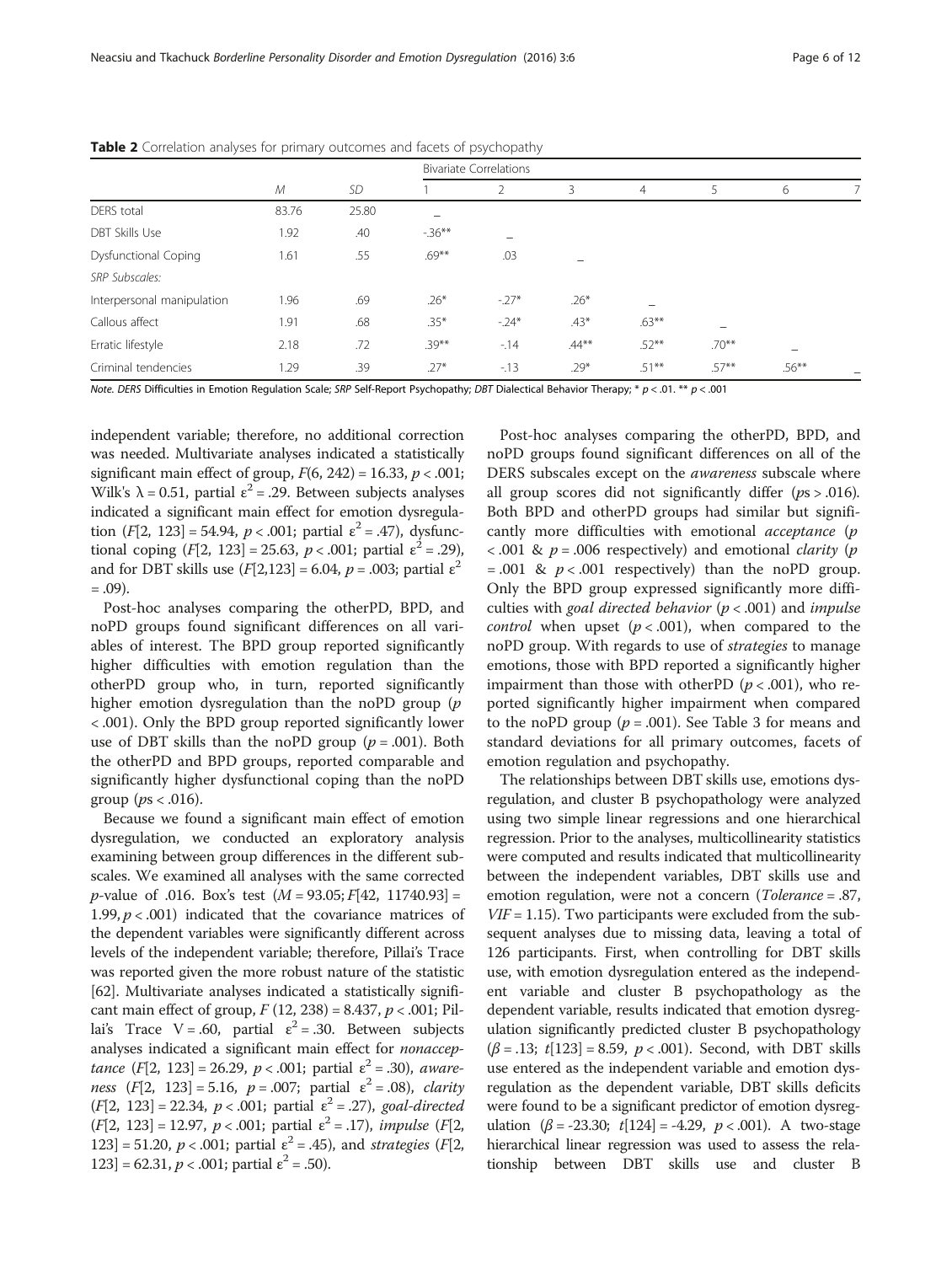| Variable                       | No PD            | <b>BPD</b>        | Other PD         |  |
|--------------------------------|------------------|-------------------|------------------|--|
|                                | $(N = 77)$       | $(N = 29)$        | $(N = 22)$       |  |
| <b>DERS</b> total              | 70.69<br>(16.84) | 113.48<br>(21.69) | 90.67<br>(21.68) |  |
| DERS Subscale (Problems with): |                  |                   |                  |  |
| Goal directed behavior         | 12.92 (5.04)     | 18.14 (4.36)      | 14.71 (3.74)     |  |
| Use of strategies              | 14.28 (5.02)     | 27.86 (6.14)      | 19.24 (6.85)     |  |
| Emotional awareness            | 13.40 (4.57)     | 15.82 (5.03)      | 16.48 (4.40)     |  |
| Emotional clarity              | 9.41 (2.89)      | 14.43 (4.74)      | 12.62 (4.16)     |  |
| Emotional acceptance           | 11.45 (4.65)     | 19.34 (5.90)      | 15.48 (5.87)     |  |
| Impulsive behaviors            | 9.09(3.18)       | 17.86 (5.42)      | 11.86 (4.38)     |  |
| DBT Skills Use                 | $2.01$ $(.36)$   | 1.73(.35)         | 1.85(49)         |  |
| Dysfunctional Coping           | 1.39(45)         | 2.11(.44)         | 1.73(55)         |  |
| <b>SRP Subscales:</b>          |                  |                   |                  |  |
| Interpersonal<br>manipulation  | 1.84(.60)        | 2.17(0.75)        | 2.11(.86)        |  |
| Callous affect                 | 1.70(59)         | 2.29(.66)         | 2.16(0.70)       |  |
| Erratic lifestyle              | 1.94(.60)        | 2.70(.68)         | 2.36(.78)        |  |
| Criminal tendencies            | 1.18(0.28)       | 1.45(.46)         | 1.47 (.52)       |  |

<span id="page-6-0"></span>Table 3 Means (SDs) for primary outcomes, facets of emotion dysregulation, and psychopathy scores

Note. No PD = did not meet criteria for any cluster B PD; BPD = reported symptoms consistent with a BPD diagnosis; Other PD = adults who reported symptoms consistent with an ASPD, NPD, or HPD diagnosis including adults who reported symptoms consistent with comorbidity between these PDs (excluding BPD); DERS = Difficulties in Emotion Regulation Scale; SRP = Self-

psychopathology while including emotion regulation in the model. DBT skills use was entered into the first block and emotion dysregulation was entered into the second block. Results suggest that before accounting for emotion dysregualtion, DBT skills use was a significant predictor of cluster B psychopathology  $(\beta = 2.51; t[124] = -2.15, p < .001)$ . However, when emotion dysregulation was added to the model, DBT skills use no longer had a significant effect on cluster B psychopathology ( $\beta$  = .56; t[123] = .57, p = .573) while emotion regulation did.

To assess the relationship between DBT skills use, emotion dysregulation, dysfunctional coping, and psychopathy, we conducted three linear regression analyses with the CA, IPM, and ELS SRP subscales as dependent variables and one logistic regression analysis using the CT SRP subscale as the dependent variable. Because we tested three predictor variables for each of the four regression models, we used a Bonferroni correction of .05/ 12 and therefore examined significance at the .004 level in these analyses. For each linear regression model, DBT skills use, emotion dysregulation, and dysfunctional coping were entered simultaneously in step one. These analyses showed that: (a) DBT skills use and dysfunctional coping were significant predictors of CA with the full model, according to the *adjusted*  $R^2$ , explaining 24.0 %

of the variance in CA characteristics; (b) only DBT skills use was a significant predictor of IPM with the full model explaining 13.8 % of the variance in IPM characteristics; and (c) only dysfunctional coping was a predictor of ELS with the full model explaining 20.2 % of the variance in ELS characteristics (Table 4). The logistic regression showed that neither DBT skills use  $(p = .029)$ nor dysfunctional coping  $(p=.066)$  significantly predicted the likelihood of endorsing CT characteristics (Table 4). There were no significant effects found between emotion dysregulation and the four facets of psychopathy.

### **Discussion**

The present study is an examination of emotion regulation difficulties, DBT skills use deficits, and dysfunctional coping in cluster B personality disorders and facets of psychopathy. Compared to participants who did not meet criteria for any PDs, those who selfreported symptoms consistent with BPD or any other cluster B PD (HPD, NPD, ASPD) diagnosis on the PDQ-4+ reported significantly more difficulties with emotion regulation and higher levels of dysfunctional coping. Additionally, participants who self-reported symptoms

Report Psychopathy; DENS = Difficulties in Emotion Regulation Scale; SRP = Self-<br>Report Psychopathy; DBT = Dialectical Behavior Therapy of predictors

| Regression 1: Predictors of IPM | $F(3, 122) = 7.67, p < .001, R2 = .16$ |         |               |
|---------------------------------|----------------------------------------|---------|---------------|
|                                 | β                                      | t(122)  | р             |
| Emotion Dysregulation           | $-0.002$                               | -.61    | .544          |
| <b>DBT Skills Use</b>           | -.55                                   | $-3.22$ | .002          |
| <b>Dysfunctional Coping</b>     | .432                                   | 2.75    | .007          |
| Regression 2: Predictors of CA  | $F(3,122) = 14.26, p < .001, R2 = .26$ |         |               |
|                                 | β                                      | t(122)  | $\mathcal{D}$ |
| Emotion Dysregulation           | $-0.003$                               | $-.91$  | .363          |
| <b>DBT Skills Use</b>           | $-51$                                  | $-3.27$ | .001          |
| <b>Dysfunctional Coping</b>     | .64                                    | 4.46    | < .001        |
| Regression 3: Predictors of ELS | $F(3,122) = 11.54, p < .001, R2 = .22$ |         |               |
|                                 | $\beta$                                | t(71)   | р             |
| Emotion Dysregulation           | .002                                   | .50     | .618          |
| <b>DBT Skills Use</b>           | $-24$                                  | $-1.39$ | .167          |
| <b>Dysfunctional Coping</b>     | .53                                    | 3.37    | .001          |
| Regression 4: Predictors of CT  | $x^2$ (3, N = 128) = 12.89, p = .005   |         |               |
|                                 | B(SE)                                  | Wald    | Exp(B)        |
| Emotion Dysregulation           | $-.001(.01)$                           | .005    | 1.00          |
| <b>DBT Skills Use</b>           | $-1.27(.58)$                           | 4.79    | .28           |
| <b>Dysfunctional Coping</b>     | .97(1.42)                              | 3.38    | 2.64          |

Note: IPM interpersonal manipulation, CA callous affect, ELS erratic lifestyle, CT criminal tendencies, DBT dialectical behavior therapy, significant p-values were adjusted for multiple comparisons:  $p < .004 (.05/12)$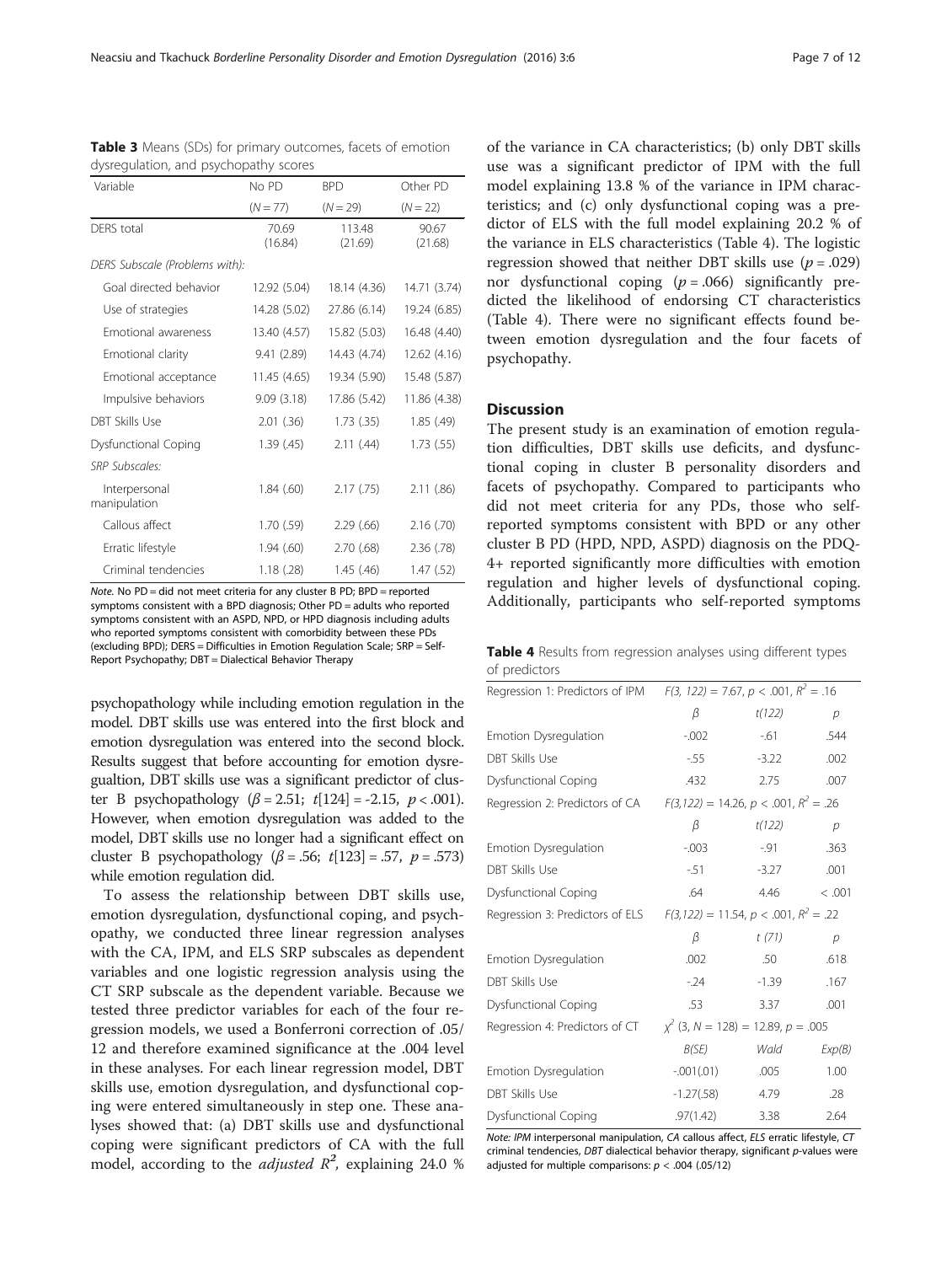consistent with BPD also reported significantly fewer DBT skills when compared to the no PD, NPD, ASPD, and HPD groups. Dysfunctional coping significantly predicted the callous affect and erratic lifestyle, but not criminal tendencies and the interpersonal manipulation facets of psychopathy; low use of DBT skills was a predictor of interpersonal manipulation and callous affect. Lastly, emotion dysregulation was not a significant predictor of psychopathy.

These results partially confirmed our hypotheses. Although those who endorsed BPD problems reported the highest emotion dysregulation, as predicted, those who reported symptoms consistent with NPD, ASPD, and HPD also evidenced difficulties with emotion regulation and engagement in dysfunctional coping. This finding is novel for HPD; nevertheless, it is consistent with existing literature that links NPD and ASPD to emotion dysregulation problems (e.g., [\[65](#page-11-0), [91\]](#page-11-0)) and problematic coping (e.g., [\[9](#page-9-0)]). Our hypothesis that the lack of DBT skills use will be seen in all cluster B PDs was not supported.

A closer examination of group differences on the different facets of emotion dysregulation highlights similarities and differences between the cluster B PDs. Except for problems with awareness, BPD participants reported significantly higher difficulties in all aspects of emotion regulation when compared to controls. In contrast, those in the NPD, ASPD, and HPD groups only showed impairments in emotional acceptance, clarity (similar to BPD), and use of emotion regulation strategies (better than BPD) when compared with controls. There was no evidence in our sample of impairments in goal directed behaviors and impulsivity when upset in NPD, HPD, and ASPD, although these difficulties were present in BPD, a finding consistent with the literature [\[12](#page-10-0), [76\]](#page-11-0). Taken together, these findings add to the body of literature suggesting that emotion dysregulation has transdiagnostic relevance [\[56,](#page-10-0) [57](#page-11-0)] and should be considered in treating PD pathology beyond BPD. In particular, interventions aimed at increasing emotional acceptance and clarity that have been developed for BPD should have direct relevance to the other cluster B PDs. Similarly, although those in the NPD, HPD, and ASPD groups reported fewer impairments in identifying strategies to use when distressed when compared to the BPD group, they endorsed difficulties in this area above and beyond controls, suggesting that interventions that teach emotion regulation skills and encourage their use when distressed are also warranted for this group.

Dimensional differences of emotion regulation between PDs are not unique in the literature. For example, participants diagnosed with BPD, with and without comorbid avoidant PD (AVPD), reported similar but

increased difficulties with engaging in goal directed behavior, having emotional clarity and inhibiting impulses when distressed when compared to participants with neither BPD or AVPD [[32\]](#page-10-0). Furthermore, participants with comorbid BPD and AVPD reported significantly more difficulties accessing emotion regulation strategies than those with only AVPD, who in turn reported more than those with neither PD [[32\]](#page-10-0). Our results add to this growing support for the transdiagnostic nature of emotion regulation and emphasize the importance of understanding the unique patterns in which different problems with emotion regulation can be seen in different psychiatric disorders.

Interestingly, reported use of DBT skills was significantly lower in the BPD group when compared to the other groups, but similar between those who endorsed other cluster B PDs and those in the no PD group. Nevertheless, those in the BPD, NPD, HPD, and ASPD groups endorsed similar levels of dysfunctional coping that were significantly higher than those reported by control participants. These findings may suggest that although excess of problematic behavior is common in cluster B PDs, deficits in DBT-related skillful behavior may be unique to BPD (i.e., BPD individuals lack the life skills that are taught in DBT). It is also possible that the measure for use of DBT skills may not be best fitted to capture DBT skills deficits in participants that reported symptoms consistent with other cluster B PDs and that it may be uniquely tailored for BPD. Some past evidence for NPD and ASPD suggested a different clinical mechanism in these disorders when compared to BPD [\[77](#page-11-0)], which may support this hypothesis.

A third possibility is that this finding is related to our sample size. Because of the small number of participants who endorsed symptoms consistent with a diagnosis of BPD  $(n = 12)$ , NPD  $(n = 10)$ , ASPD  $(n = 2)$ , or HPD  $(n = 12)$ 6) exclusively (i.e., not comorbid with any other cluster B PD), we could not compare groups formed of specific disorders and decided to combine non-BPD cluster B PDs into a group. Nevertheless, a descriptive examination of the DBT skills use endorsed by those who reported symptoms consistent with only one of the cluster B disorders (see Table [3\)](#page-6-0) showed that, at least numerically, the HPD or NPD groups seemed to have similar deficits in DBT skills use when compared to the BPD group. It is possible that with a larger sample and more stringent methodology, DBT skills deficits that are similar to BPD would also be found in NPD and HPD. Because we can only speculate on this result, additional research is needed to better characterize DBT skills deficits across PDs. Better understanding these differences in DBT skills deficits between cluster B PDs have important implications for treatment.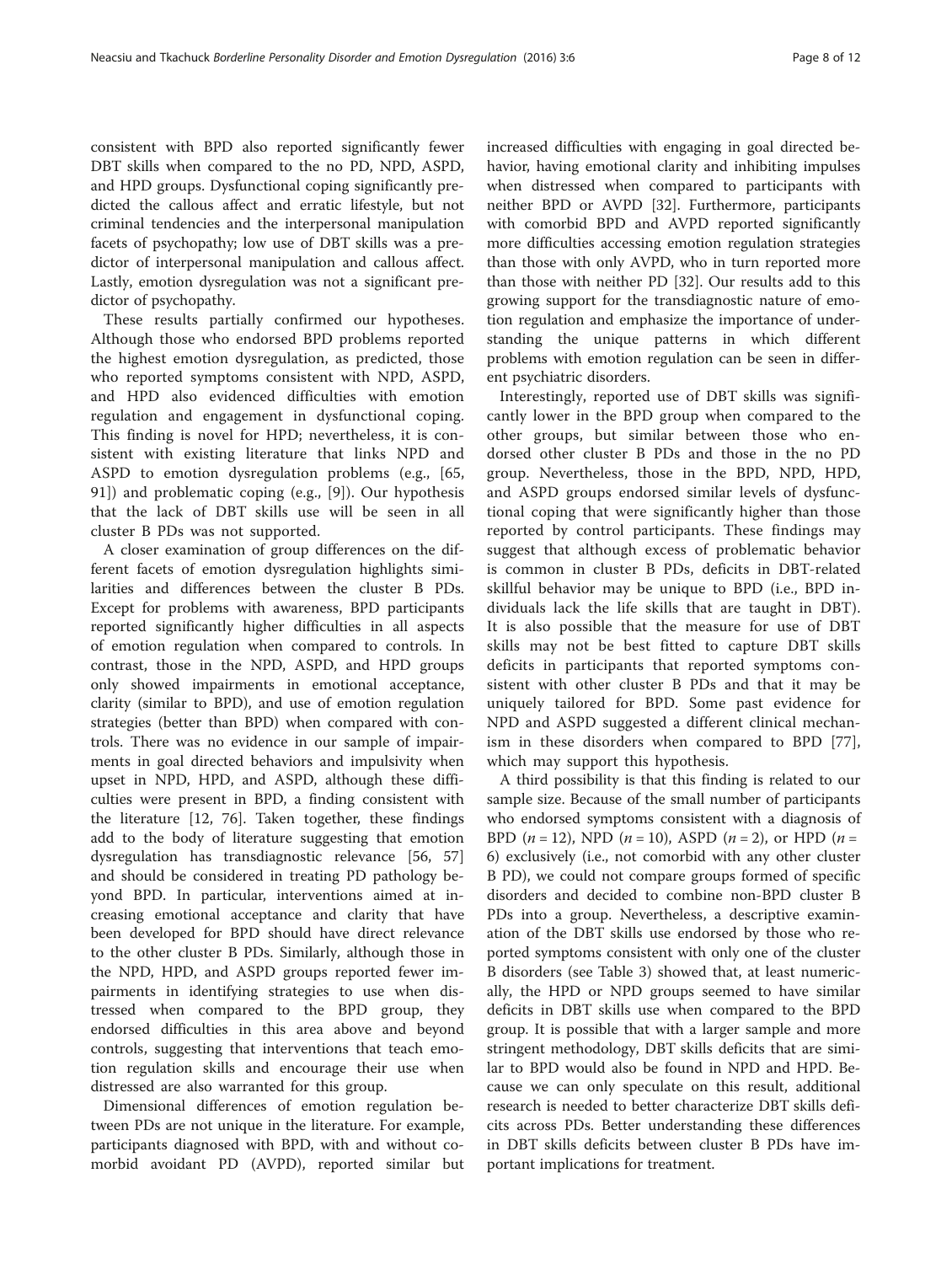We also found that while both deficits in DBT skills use and emotion dysregulation were strong predictors of cluster B psychopathology, it appeared that the effect of emotion dysregulation accounted for the majority of the relationship between DBT skills use and severity of cluster B psychopathology. Thus, we can hypothesize that lack of DBT skills leads to emotion dysregulation, which in turn leads to more severe personality psychopathology. In other words, the effect of DBT skills use on cluster B psychopathology may be occurring through the regulation of emotions and, interestingly, fit the conditions under which the existence of a mediation model may occur [[7\]](#page-9-0). This relationship needs additional investigation. Nevertheless, this finding strengthens the import-

ance of teaching DBT skills to improve emotion regulation as a mechanism of change for cluster B psychopathology. We further hypothesized that difficulties in emotion

regulation and DBT skills use would be significant predictors of all four facets of psychopathy. This hypothesis was only partially supported. Deficits in DBT skills use predicted increased levels of callous affect and interpersonal manipulation, which is interesting considering these particular psychopathic characteristics are related to shallow emotions, lack of empathy and a high sense of self-worth [[35\]](#page-10-0). Because these characteristics are related to the lack of emotional lability (and therefore skills to downregulate intense emotional experiences may not be beneficial) it is possible that some of the other DBT skills such as mindfulness or interpersonal effectiveness are lacking in those high on these traits. Although the DBT-WCCL does not permit us to examine specific DBT skills, mindfulness and interpersonal effectiveness could benefit those who have a disregard for others, are manipulative, superficial and lack remorse and empathy. Therefore, the current results lead us to hypothesize that teaching DBT skills may be a promising avenue for the treatment of interpersonal and affective deficits associated with psychopathy (although see [[46](#page-10-0)] for possible contraindications).

We also found that participants who reported tendencies to be callous, to lack a sense of responsibility and have increased impulsivity, reported using more maladaptive strategies (e.g., blaming others, critical of self) for managing stress or solving problems in their lives. These results add to the existing body of literature highlighting the excess of maladaptive behaviors (e.g., drug use, promiscuity, aggression, suicidality, disregard for others) associated with psychopathy [\[19](#page-10-0), [33, 53,](#page-10-0) [87](#page-11-0)]. Given that insufficient DBT skills use also predicted callous affect, it's possible that teaching DBT skills may be a promising intervention to reduce maladaptive coping. However, problematic use of DBT skills did not predict an erratic lifestyle suggesting that DBT skills training interventions may not be best fitted to reduce maladaptive coping associated with this psychopathy dimension. While there is currently no research investigating the reduction of specific facets of psychopathy as a result of treatment, the current study's findings suggest that DBT skills training may be appropriate for this population, although additional skills may be needed to address problems unique to psychopathy.

Neither facet of psychopathy was associated with problematic emotion regulation. These results add to a mixed body of literature connecting the impulsive facets of psychopathy to emotion dysregulation [\[20](#page-10-0), [71](#page-11-0)]. For example, others have found that the erratic lifestyle and psychopathic criminal behaviors were correlated with a lack of understanding and ability to manage emotions [[24\]](#page-10-0), and self-centered impulsivity was also found to be associated to emotional dysregulation [[20\]](#page-10-0). Our results contradict these findings, suggesting that the problematic behaviors associated with psychopathy may not be related to managing distress. Utilizing a community sample with lower overall psychopathy scores may have certainly influenced the findings. Therefore, different conceptualizations of psychopathy should be explored. Given the dynamic, heterogeneous nature of psychopathy [\[63](#page-11-0)] and inconsistent findings related to the investigation of effective treatments [\[67](#page-11-0)], more research to understand and characterize psychopathy is needed in order to improve psychotherapies.

There were several limitations in the current study. First, the analyses examining group differences were limited by a small sample size, which restricts the statistical power to detect significant differences. Our hypotheses should therefore be tested in larger samples. Second, questions can be raised concerning the personality disorders measure. In addition to the inherent issues regarding the use of self-report for diagnoses, the PDQ has suboptimal psychometric properties and therefore, the hypotheses need to be further analyzed with stricter measures where there is a lower likelihood of false positives. Also, the group names were maintained merely to denote PDs within the B cluster; the current study did not account for other non-cluster B PDs. In addition, the BPD group included comorbidity with any other cluster-B personality disorder. Therefore, it is difficult to differentiate the specific contribution of BPD on skills use (when compared to other cluster-B PDs). Follow-up studies with more rigorous methodologies need to be conducted before making too strong of inferences about these results particularly related to the diagnostic characteristics described in the current study. Third, onethird of the original sample was excluded due to responses deemed suspect on the PDQ validity scales. Considering psychopathy is associated with pathological lying, it is unclear if the suspect answers are a result of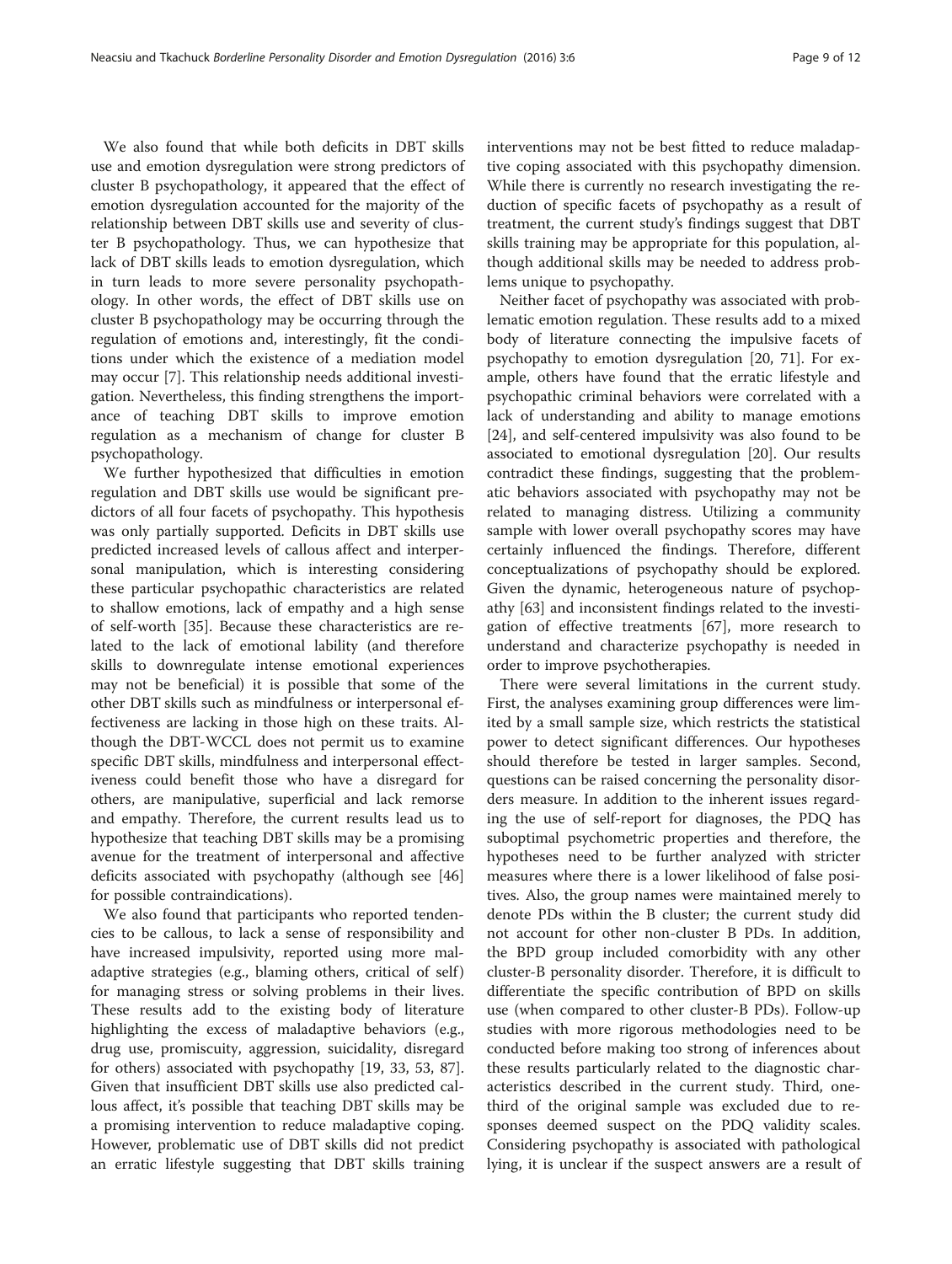<span id="page-9-0"></span>not paying attention to the questionnaire, or are an indicator of psychopathology. Fourth, the percentages of participants reporting symptoms consistent with cluster B PDs were higher than prevalence rates reported in previous epidemiological studies (e.g., [[86](#page-11-0)]). While this discrepancy could be a result of the measure used, the authors also purposefully recruited for participants with the targeted difficulties; therefore the discrepancy between the norms and the current sample may also be due to oversampling. Fifth, the DBT-WCCL was developed on a sample of participants who met criteria for BPD but not other PDs. As a result, the interpretation of DBT-related skillful behavior outside of BPD may be biased. Future studies using the measure on various other populations is needed.

### Conclusion

Given the evolution of the diagnostic conceptualizations of PDs in the DSM-5 and our understanding of transdiagnostic mechanisms across those disorders, future research exploring DBT skills use and emotion dysregulation in cluster B PDs and in psychopathy is warranted. Emotion regulation appears to have significant transdiagnostic relevance in the context of cluster B pathologies, but may have less relevance to psychopathy. Considering our findings that DBT skills use deficits may not be as pervasive as hypothesized, one way to interpret these results more broadly is that emotion regulation and DBT skills use may be much more nuanced than they are currently being conceptualized (or utilized). Taking a more multidimensional approach to measuring differences across pathologies is needed in both research and clinical practice to better understand core problems of behavior.

### Abbreviations

APA, American Psychological Association; ASPD, Antisocial Personality Disorder; AVPD, Avoidant Personality Disorder; BPD, Borderline Personality Disorder; CA, Callous Affect; CT, Criminal Tendencies; DBT, Dialectical Behavior Therapy; DBT-ST, Dialectical Behavior Therapy Skills Training; DBT-WCCL, Dialectical Behavior Therapy-Revised Ways of Coping Checklist; DERS, Difficulties in Emotion Regulation Scale; DSM-IV-TR, Diagnostic and Statistical Manual of Mental disorders, 4th Edition (Text Revision); DSS, DBT Skills Use Subscale; ELS, Erratic Lifestyle; HPD, Histrionic Personality Disorder; IPM, Interpersonal Manipulation; NIMH, National Institute of Mental Health; NPD, Narcissistic Personality Disorder; PCL-R, Psychopathy Checklist-Revised; PD, Personality Disorder; PDQ-4+, Personality Disorder Questionnaire-4+; RDoC, Research Domain Criteria Project; SQ, Suspect Questionnaire Scale; SRP-SF, Self-Report Psychopathy Scale-Short Form; TG, Too Good Scale

#### Acknowledgements

The authors would like to thank Lauren Oickle for the assistance in the development of this study and Dr. Marsha Linehan for supporting this research.

### Funding

Not applicable.

#### Availability of data and materials

The dataset supporting the conclusions of this article is not currently accessible to the public; however, the authors are willing to provide a copy of the raw data upon request. If there is interest in the data collected from this research, please contact the corresponding author.

#### Authors contributions

Both authors collaborated on all aspects of the study including conception of the study and study design, conducting the analyses, and drafted and revised the manuscript. All authors read and approved the final manuscript.

#### Competing interests

The authors declare that they have no competing interests.

#### Ethics approval, consent to participate and consent for publication

Interested participants were provided an information statement detailing the informed consent process. All procedures were approved by the University of Washington Institutional Review Board.

#### Author details

<sup>1</sup>Clinical-Disaster Research Center, University of Mississippi, Kinard Hall, Suite 203, University, MS 38677-1848, USA. <sup>2</sup>Duke University Medical Center, 2213 Elba St., Rm 123, Durham, NC 27710, USA.

Received: 25 January 2016 Accepted: 4 July 2016 Published online: 20 July 2016

#### References

- 1. Aldao A, Nolen-Hoeksema S, Schweizer S. Emotion-regulation strategies across psychopathology: A meta-analytic review. Clin Psychol Rev. 2010; 30(2):217–37. doi[:10.1016/j.cpr.2009.11.004](http://dx.doi.org/10.1016/j.cpr.2009.11.004).
- 2. Aldinger M, Stopsack M, Barnow S, Rambau S, Spitzer C, Schnell K, Ulrich I. The association between depressive symptoms and emotion recognition is moderated by emotion regulation. Psychiatry Res. 2013;205(1-2):59–66. doi: [10.1016/j.psychres.2012.08.032](http://dx.doi.org/10.1016/j.psychres.2012.08.032).
- 3. American Psychiatric Association. (2000). Diagnostic and statistical manual of mental disorders (4th ed.) – text revision. Washington, DC: American Psychiatric Association. doi[:10.1176/appi.books.9780890423349.](http://dx.doi.org/10.1176/appi.books.9780890423349)
- 4. American Psychiatric Association. Diagnostic and statistical manual of mental disorders. 5th ed. Washington, DC: American Psychiatric Association; 2013. doi[:10.1176/appi.books.9780890425596](http://dx.doi.org/10.1176/appi.books.9780890425596).
- 5. Bakkevig JF, Karterud S. Is the diagnostic and statistical manual of mental disorders, fourth edition, histrionic personality disorder category a valid construct? Compr Psychiatry. 2010;51:462–70. doi[:10.1016/j.comppsych.2009.](http://dx.doi.org/10.1016/j.comppsych.2009.11.009) [11.009.](http://dx.doi.org/10.1016/j.comppsych.2009.11.009)
- 6. Bandura A. A social cognitive theory of personality. In: Cervone D, Shoda Y, editors. The coherence of personality. New York: The Guilford Press; 1999. p. 185–241.
- 7. Baron RM, Kenny DA. The moderator-mediator variable distinction in social psychological research: Conceptual, strategic, and statistical considerations. Journal of Personality and Social Psychology. 1986;31(6), 1173–1182. doi[:10.](http://dx.doi.org/10.1037/0022-3514.51.6.1173) [1037/0022-3514.51.6.1173.](http://dx.doi.org/10.1037/0022-3514.51.6.1173)
- 8. Beblo T, Fernando S, Kamper P, Griepenstroh J, Aschenbrenner S, Pastuszak A, Driessen M. Increased attempts to suppress negative and positive emotions in borderline personality disorder. Psychiatry Res. 2013;210:505–9. doi[:10.1016/j.psychres.2013.06.036.](http://dx.doi.org/10.1016/j.psychres.2013.06.036)
- 9. Bijttebier P, Vertommen H. Coping strategies in relation to personality disorders. Personal Individ Differ. 1999;26(5):847–56. doi:[10.1016/S0191-](http://dx.doi.org/10.1016/S0191-8869(98)00187-1) [8869\(98\)00187-1](http://dx.doi.org/10.1016/S0191-8869(98)00187-1).
- 10. Blasco-Fontecilla H, Baca-Garcia E, Dervic K, Perez-Rodriguez MM, Lopez-Castroman J, Saiz-Ruiz J, Oquendo MA. Specific features of suicidal behavior in patients with narcissistic personality disorder. J Clin Psychiatry. 2009; 70(11):1583–7. doi:[10.4088/JCP.08m04899](http://dx.doi.org/10.4088/JCP.08m04899).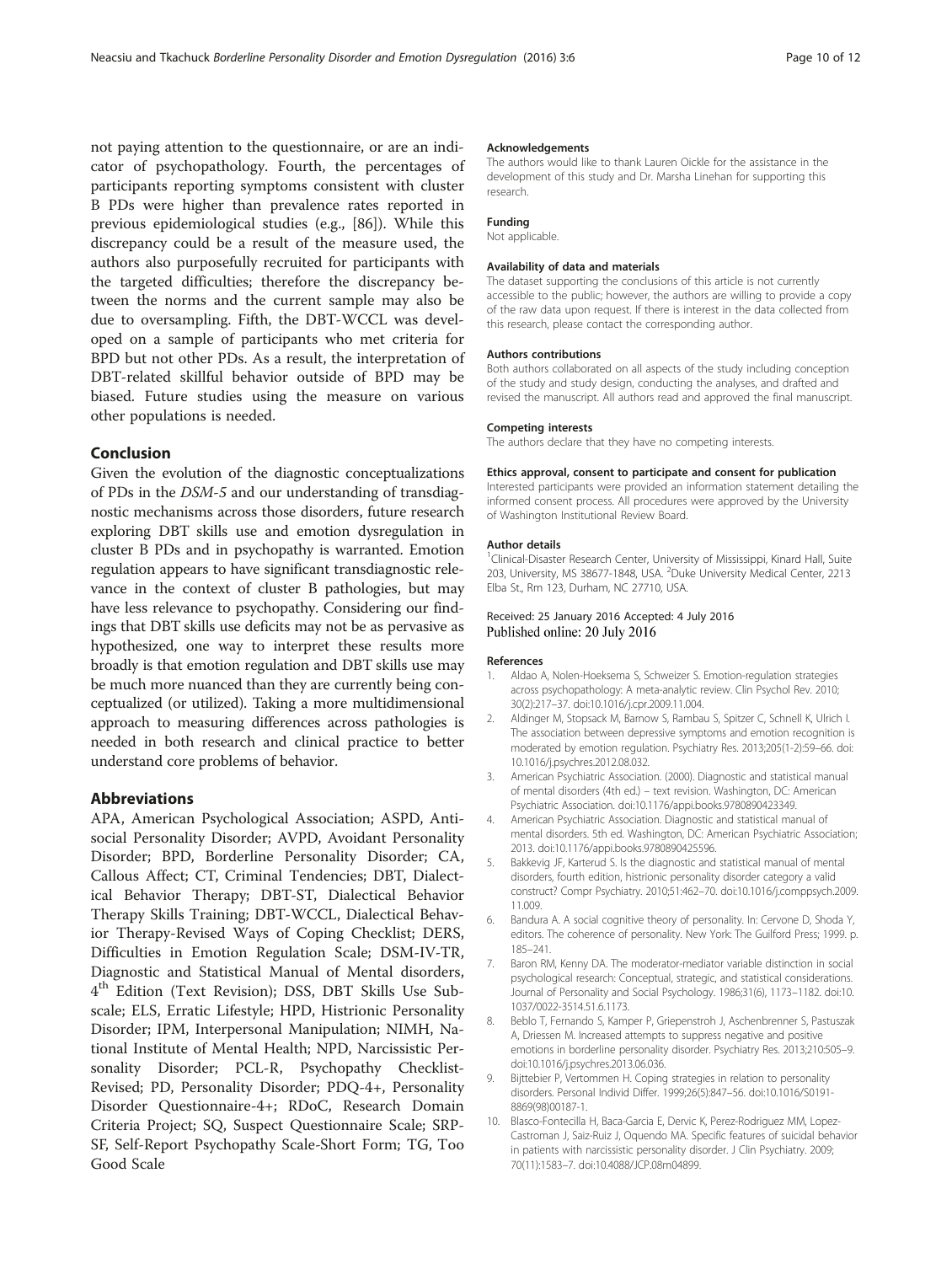- <span id="page-10-0"></span>11. Brown MZ, Comtois KA, Linehan MM. Reasons for suicide attempts and non-suicidal self-injury in women with borderline personality disorder. J Abnorm Psychol. 2002;111(1):198–202. doi[:10.1037//0021-843X.111.1.198.](http://dx.doi.org/10.1037//0021-843X.111.1.198)
- 12. Cackowski S, Reitz A-C, Ende G, Kleindienst N, Bohus M, Schmahl C. Impact of stress on different components of impulsivity in borderline personality disorder. Psychol Med. 2014;44:3329–40. doi[:10.1017/S0033291714000427](http://dx.doi.org/10.1017/S0033291714000427).
- Cale EM, Lilienfeld SO. Sex differences in psychopathy and antisocial personality disorder: A review and integration. Clin Psychol Rev. 2002;22: 1179–207. doi:[10.1016/S0272-7358\(01\)00125-8.](http://dx.doi.org/10.1016/S0272-7358(01)00125-8)
- 14. Carre JM, Hyde LW, Neumann CS, Viding E, Hariri AR, The neural signatures of distinct psychopathic traits. Soc Neurosci. 2012;8(2):122–35. doi[:10.1080/](http://dx.doi.org/10.1080/17470919.2012.703623) [17470919.2012.703623](http://dx.doi.org/10.1080/17470919.2012.703623).
- 15. Casey H, Rogers RD, Burns T, Yiend J. Emotion regulation in psychopathy. Biol Psychol. 2013;92:541–8. doi:[10.1016/j.biopsycho.2012.06.011.](http://dx.doi.org/10.1016/j.biopsycho.2012.06.011)
- 16. Cisler JM, Olatunji BO, Feldner MT, Forsyth JP. Emotion regulation and the anxiety disorders: An integrative review. J Psychopathol Behav Assess. 2010; 32(1):68–82. doi:[10.1007/s10862-009-9161-1.](http://dx.doi.org/10.1007/s10862-009-9161-1)
- 17. Cleckley H. The mask of sanity: An attempt to clarify some issues about the so-called psychopathy personality. 5th ed. St. Louis, MO: The C. V. Mosby Company; 1976.
- 18. Davidson RJ, Putnam KM, Larson CL. Dysfunction in the neural circuitry of emotion regulation–a possible prelude to violence. Science. 2000;289(5479): 591–4. doi:[10.1126/science.289.5479.591](http://dx.doi.org/10.1126/science.289.5479.591).
- 19. DeLisi M, Angton A, Vaughn MG, Trulson CR, Caudill JW, Beaver KM. Not my fault: Blame externalization is the psychopathic feature most associated with pathological delinquency among confined delinquents. Int J Offender Ther Comp Criminol. 2014;58(12):1415–30. doi:[10.1177/0306624X13496543.](http://dx.doi.org/10.1177/0306624X13496543)
- 20. Donahue JJ, McClure KS, Moon SM. The relationship between emotion regulation difficulties and psychopathic personality characteristics. Personal Disord. 2014;5(2):186–94. doi[:10.1037/per0000025.](http://dx.doi.org/10.1037/per0000025)
- 21. Douglas KS, Herbozo S, Poythress NG, Belfrage H, Edens JF. Psychopathy and suicide: A multisample investigation. Psychol Serv. 2006;3(2):97–116. doi: [10.1037/1541-1559.3.2.97](http://dx.doi.org/10.1037/1541-1559.3.2.97).
- 22. Douglas KS, Lilienfeld SO, Skeem JL, Poythress NG, Edens JF, Patrick CJ. Relation of antisocial and psychopathic traits to suicide-related behavior among offenders. Law Hum Behav. 2008;32:511–25. doi[:10.1007/s10979-007-9122-8](http://dx.doi.org/10.1007/s10979-007-9122-8).
- 23. Ellard KK, Fairholme CP, Boisseau CL, Farchione TJ, Barlow DH. Unified protocol for the transdiagnostic treatment of emotional disorders: Protocol development and initial outcome data. Cogn Behav Pract. 2010;17:88–101. doi[:10.1016/j.cbpra.2009.06.002](http://dx.doi.org/10.1016/j.cbpra.2009.06.002).
- 24. Ermer E, Kahn RE, Salovey P, Kiehl KA. Emotional intelligence in incarcerated men with psychopathic traits. J Pers Soc Psychol. 2012;103(1):194–204. doi: [10.1037/a0027328.](http://dx.doi.org/10.1037/a0027328)
- 25. First MB, Gibbon M, Spitzer RL, Williams JB, Benjamin LS. User's guide for the Structured Clinical Interview for DSM-IV axis II Personality Disorders. Washington, DC: American Psychiatric Press; 1997.
- 26. Fossati A, Maffei C, Bagnato M, Donati D, Donini M, Fiorilli M, Ansoldi M. Brief communication: Criterion validity of the personality diagnostic questionnaire-4+ (PDQ-4+) in a mixed psychiatric sample. Journal of Personality Disorders, 1998;12(2), 172–178. doi[:10.1521/pedi.1998.12.2.172.](http://dx.doi.org/10.1521/pedi.1998.12.2.172)
- 27. Gaher RM, Hofman NL, Simons JS, Hunsaker R. Emotion regulation deficits as mediators between trauma exposure and borderline symptoms. Cogn Ther Res. 2013;37(3):466–75. doi:[10.1007/s10608-012-9515-y](http://dx.doi.org/10.1007/s10608-012-9515-y).
- Galietta M, Rosenfeld B. Adapting dialectical behavior therapy (DBT) for the treatment of psychopathy. Int J Forensic Ment Health. 2012;11:325–35. doi: [10.1080/14999013.2012.746762.](http://dx.doi.org/10.1080/14999013.2012.746762)
- 29. Glenn CR, Klonsky ED. Emotion dysregulation as a core feature of borderline personality disorder. J Personal Disord. 2009;23(1):20–8. doi:[10.1521/pedi.](http://dx.doi.org/10.1521/pedi.2009.23.1.20) [2009.23.1.20.](http://dx.doi.org/10.1521/pedi.2009.23.1.20)
- 30. Gratz KL. Risk factors for and functions of deliberate Self-Harm: An empirical and conceptual review. Clin Psychol Sci Pract. 2003;10(2):192–205. doi:[10.](http://dx.doi.org/10.1093/clipsy.bpg022) [1093/clipsy.bpg022](http://dx.doi.org/10.1093/clipsy.bpg022).
- 31. Gratz KL, Roemer L. Multidimensional assessment of emotion regulation and dysregulation: Develpoment, factor structure, and initial validation of the difficulties in emotion regulation scale. J Psychopathol Behav Assess. 2004; 26:41–54. doi:[10.1023/b:joba.0000007455.08539.94.](http://dx.doi.org/10.1023/b:joba.0000007455.08539.94)
- 32. Gratz KL, Tull MT, Matusiewicz AM, Breetz AA, Lejuez CW. Multimodal examination of emotion regulation difficulties as a function of co-occurring avoidant personality disorder among women with borderline personality disorder. Pers disord. 2013;4(4):304–14. doi:[10.1037/per0000020](http://dx.doi.org/10.1037/per0000020).
- 33. Hare RD. Without conscience: The disturbing world of the psychopaths among us. New York, NY: The Guilford Press; 1993.
- 34. Hare RD. Manual for the hare psychopathy checklist revised. 2nd ed. Toronto, ON: Multi-Health Systems, Inc.; 2003.
- 35. Hare RD, Neumann CS. Psychopathy: Assessment and forensic implications. Can J Psychiatr. 2009;54(12):791–802.
- 36. Hartford TC, Chen CM, Saha TD, Smith SM, Ruan WJ, Grant BF. DSM-IV personality disorders and associations with externalizing and internalizing disorders: Results from the national epidemiologic survey on alcohol and related conditions. J Psychiatr Res. 2013;47:1708–16. doi[:10.1016/j.jpsychires.2013.07.016](http://dx.doi.org/10.1016/j.jpsychires.2013.07.016).
- 37. Hayes SC, Wilson KG, Gifford EV, Follette VM, Strosahl K. Experiential avoidance and behavioral approach to diagnosis and treatment. J Couns Clin Psychol. 1996;64(6):1152–68. doi[:10.1037//0022-006x.64.6.1152](http://dx.doi.org/10.1037//0022-006x.64.6.1152).
- 38. Heinzen H, Koehler D, Smeets T, Hoffer T, Huchzermeier C. Emotion regulation in incarcerated young offenders with psychopathic traits. J Forens Psychiatry Psychol. 2011;22(6):809–33. doi:[10.1080/14789949.2011.623171.](http://dx.doi.org/10.1080/14789949.2011.623171)
- 39. Hicks BM, Vaidyanathan U, Patrick CJ. Validating female psychopathy subtypes: Differences in personality, antisocial and violent behavior, substance abuse, trauma, and mental health. Personal Disord. 2010;1(1):38– 57. doi[:10.1037/a0018135](http://dx.doi.org/10.1037/a0018135).
- 40. Hopwood CJ, Schade N, Krueger RF, Wright AGC, Markon KE. Connecting DSM-5 personality traits and pathological beliefs: Toward a unifying model. J Psychopathol Behav Assess. 2013;35:162–72. doi[:10.1007/s10862-012-9332-3](http://dx.doi.org/10.1007/s10862-012-9332-3).
- 41. Huchzermeier C, Geiger F, Bruβ E, Godt N, Hinrichs G, Aldenhoff JB. The relationship between DSM-IV cluster B personality disorders and psychopathy according to Hare's criteria: Clarification and resolution of previous contradictions. Behav Sci Law. 2007;25:901–11. doi:[10.1002/bsl.722](http://dx.doi.org/10.1002/bsl.722).
- 42. Hyler SE, Skodol AE, Oldham JM, Kellman HD, Doidge N. Validity of the personality diagnostic questionnaire-revised: A replication in an outpatient sample. Compr Psychiatry. 1992;33(2):73–7. doi[:10.1016/0010-440x\(92\)90001-7.](http://dx.doi.org/10.1016/0010-440x(92)90001-7)
- 43. Jackson HJ, Burgess PM. Personality disorders in the community: Results from the Australian national survey of mental health and wellbeing. Soc Psychiatry Psychiatr Epidemiol. 2002;37:251–60. doi[:10.1007/s001270200017.](http://dx.doi.org/10.1007/s001270200017)
- 44. Jacob KL, Christopher MS, Neuhaus EC. Development and validation of the cognitive-behavioral therapy skills questionnaire. Behav Modif. 2011;35(6): 595–618. doi[:10.1177/0145445511419254](http://dx.doi.org/10.1177/0145445511419254).
- 45. Johnson SL, Carver CS, Joormann J. Impulsive responses to emotion as a transdiagnostic vulnerability to internalizing and externalizing symptoms. J Affect Disord. 2013;150:872–8. doi[:10.1016/j.jad.2013.05.004.](http://dx.doi.org/10.1016/j.jad.2013.05.004)
- 46. Juodis M, Starzomski A, Porter S, Woodworth M. What can be done about high-risk perpetrators of domestic violence? J Fam Violence. 2014;29:381–90. doi[:10.1007/s10896-014-9597-2](http://dx.doi.org/10.1007/s10896-014-9597-2).
- 47. Kiehl KA, Hoffman MB. The criminal psychopath: History, neuroscience, treatment, and economics. Jurimetrics. 2011;51:355–97.
- 48. Kirkpatrick T, Draycott S, Freestone M, Cooper S, Twiselton K, Watson N, Maden T. A descriptive evaluation of patients and prisoners assessed for dangerous and severe personality disorder. J Forens Psychiatry Psychol. 2010;21(2):264–82. doi:[10.1080/14789940903388978](http://dx.doi.org/10.1080/14789940903388978).
- 49. Klonsky DE. The functions of deliberate self-injury: A review of the evidence. Clin Psychol Rev. 2007;27:226–39. doi:[10.1016/j.cpr.2006.08.002.](http://dx.doi.org/10.1016/j.cpr.2006.08.002)
- Kring AM, Sloan DM. Emotion regulation and psychopathology: A transdiagnostic approach to etiology and treatment. New York, NY: The Guilford Press; 2010.
- 51. Levine D, Marziali E, Hood J. Emotion processing in borderline personality disorders. J Nerv Ment Dis. 1997;185(4):240–6. doi:[10.1097/00005053-](http://dx.doi.org/10.1097/00005053-199704000-00004) [199704000-00004.](http://dx.doi.org/10.1097/00005053-199704000-00004)
- 52. Linehan MM. Cognitive-behavioral treatment of borderline personality disorder. New York, NY: The Guilford Press; 1993.
- 53. Magyar MS, Edens JF, Lilienfeld SO, Douglas KS, Poythress Jr NG. Examining the relationship amoung substance abuse, negative emotionality and impulsivity across subtypes of antisocial and psychopathic substance abusers. J Crim Just. 2011;39:232–7. doi:[10.1016/j.jcrimjus.2011.02.013](http://dx.doi.org/10.1016/j.jcrimjus.2011.02.013).
- 54. Mischel W, Shoda Y. A cognitive-affective system theory of personality: Reconceptualizing situations, dispositions, dynamics and invariance in personality structure. Psychol Rev. 1995;102(2):246–68. doi:[10.1037/0033-295X.102.2.246.](http://dx.doi.org/10.1037/0033-295X.102.2.246)
- 55. Miller JD, Campbell WK, Pilkonis PA. Narcissistic personality disorder: Relations with distress and functional impairment. Compr Psychiatry. 2007; 48:170–7. doi:[10.1016/j.comppsych.2006.10.003.](http://dx.doi.org/10.1016/j.comppsych.2006.10.003)
- 56. Neacsiu AD, Eberle JW, Kramer R, Weismann T, Linehan MM. Dialectical behavior therapy skills for transdiagnostic emotion dysregulation: A pilot